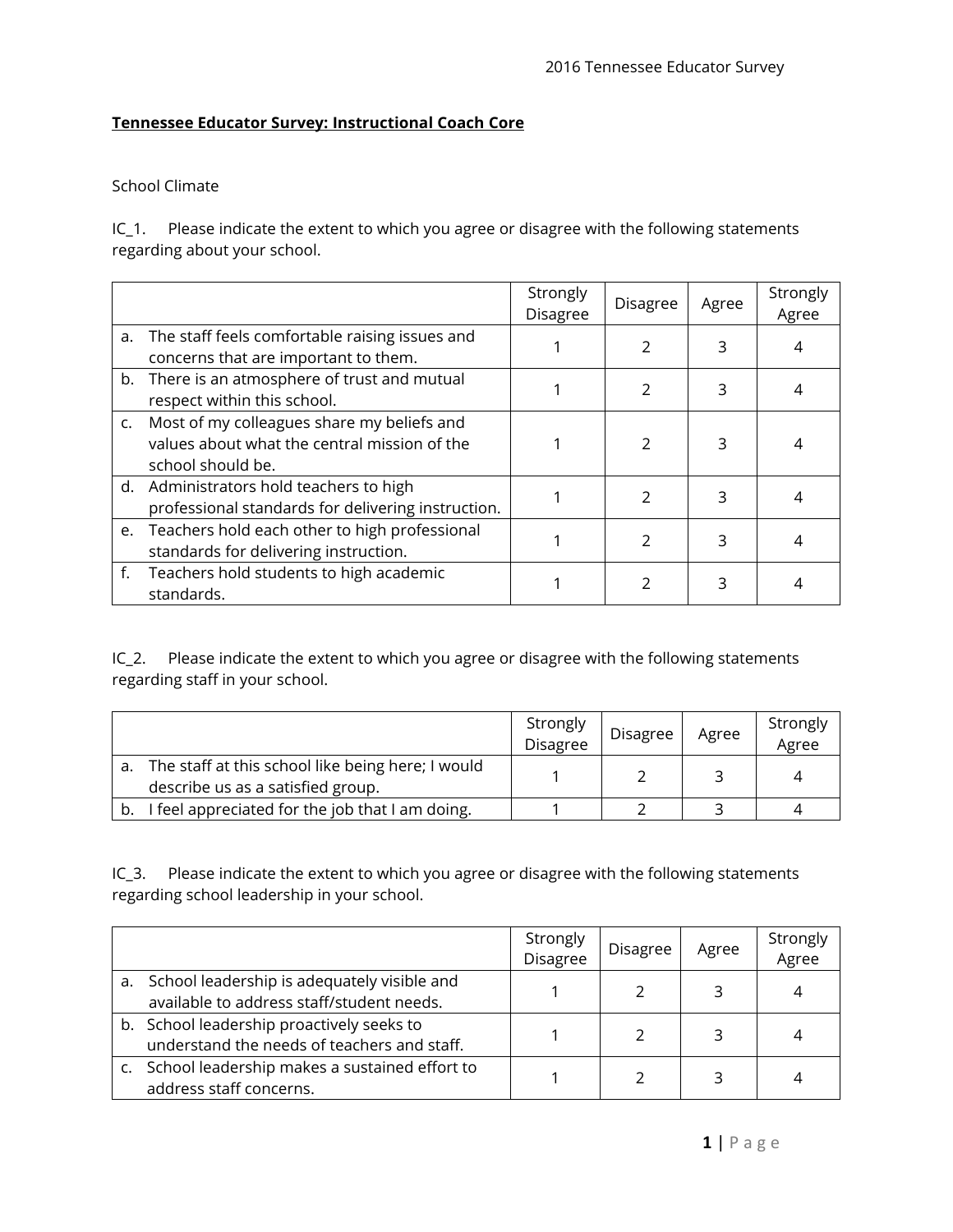| d. School leadership provides useful feedback<br>about instructional practices.                    |  |  |
|----------------------------------------------------------------------------------------------------|--|--|
| e. I frequently have the opportunity to receive<br>feedback on my practices from multiple sources. |  |  |

IC\_4. Please indicate the number of teachers have you provided with instructional coaching during the 2015-16 school year.

IC\_5. Please indicate the number of different schools in which you have worked with teachers during the 2015-16 school year.

IC\_6. In what content areas do you provide instructional coaching? (Please select all that apply.)

- a. Reading or English/Language Arts
- b. Math
- c. Science
- d. Social Studies
- e. Technology
- f. RTI2/Intervention
- g. Other (Please specify)
- IC\_7. In which grade levels do you provide instructional coaching? (Please select all that apply.)
	- a. Kindergarten
	- b. First
	- c. Second
	- d. Third
	- e. Fourth
	- f. Fifth
	- g. Sixth
	- h. Seventh
	- i. Eighth
	- j. High School

## IC\_8. How often do you engage in the following activities, on average?

|                                                                     |        | A couple of |          |             |       |
|---------------------------------------------------------------------|--------|-------------|----------|-------------|-------|
|                                                                     |        | times       | A couple |             |       |
|                                                                     |        | during the  | of times | A couple of |       |
|                                                                     | Not at | school      | per      | times per   |       |
|                                                                     | All    | year        | month    | week        | Daily |
| a. Meeting with other coaches for<br>your own professional learning |        |             | 3        |             |       |
| b. Providing professional<br>development to teachers                |        |             |          |             |       |
| Planning with teachers                                              |        |             |          |             |       |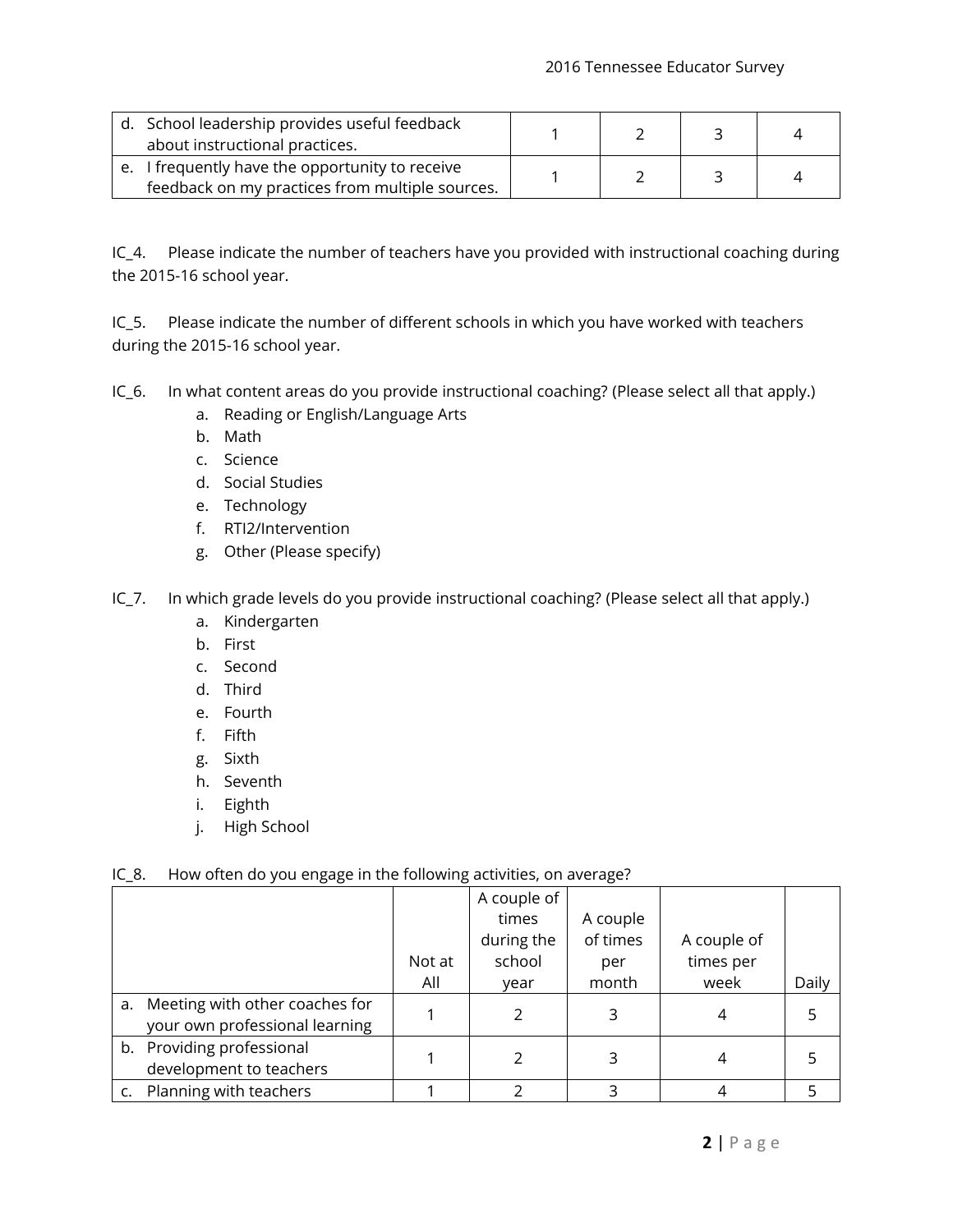| d. | Modeling lessons for teachers         | 2             | 3 | 4 | 5 |
|----|---------------------------------------|---------------|---|---|---|
| e. | Co-teaching with teachers             | 2             | 3 | 4 | 5 |
| f. | Observing teachers and                |               |   |   |   |
|    | providing feedback for non-           | 2             | 3 |   |   |
|    | evaluation purposes                   |               |   |   |   |
| g. | Conducting observation for            | 2             | 3 | 4 |   |
|    | evaluation purposes                   |               |   |   |   |
|    | h. Helping teachers obtain            | $\mathcal{P}$ | 3 | 4 | 5 |
|    | resources and materials               |               |   |   |   |
| i. | Supporting teachers with data         | $\mathcal{P}$ | 3 | 4 |   |
|    | analysis                              |               |   |   |   |
| j. | Leading professional learning         | $\mathcal{P}$ | 3 | 4 |   |
|    | communities (PLCs)                    |               |   |   |   |
|    | k. Other administrative duties (e.g., |               |   |   |   |
|    | acting as a substitute, student       | 2             | 3 |   |   |
|    | assessment)                           |               |   |   |   |
| ı. | Working with students                 | $\mathcal{P}$ | 3 | 4 | 5 |
|    | m. Meeting with school/district       |               |   |   |   |
|    | administrators to discuss             |               | 3 |   |   |
|    | instructional improvement             |               |   |   |   |

IC 9. Please rank the following according to what you feel would be the most effective use of your time as an instructional coach. THE NUMBER IN THE ANALYTICAL FILE REPRESENTS THE RANK ASSOCIATED WITH EACH ELEMENT. FOR EXAMPLE, A VALUE OF 3 IN IC\_9 INDICATES THAT MEETING WITH OTHER COACHES IS CONSIDERED THE THIRD MOST EFFECTIVE USE OF TIME BY THE RESPONDENT.

- a. Meeting with other coaches for your own professional learning
- b. Providing professional development to teachers
- c. Planning with teachers
- d. Modeling lessons for teachers
- e. Co-teaching with teachers
- f. Observing teachers and providing feedback for non-evaluation purposes
- g. Conducting observation for evaluation purposes
- h. Helping teachers obtain resources and materials
- i. Leading professional learning communities (PLCs)
- j. Meeting with school/district administrators to discuss instructional improvement

IC\_10. Please indicate the approximate percentage of time you spend providing instructional coaching the following types of teachers, on average. (Number Entry)

- a. Early career teachers (first three years in the classroom)
- b. Teachers who have received low evaluation scores
- c. Teachers who ask for extra support
- d. Teachers identified by school or district leaders as needing support
- e. Teachers you identify as needing support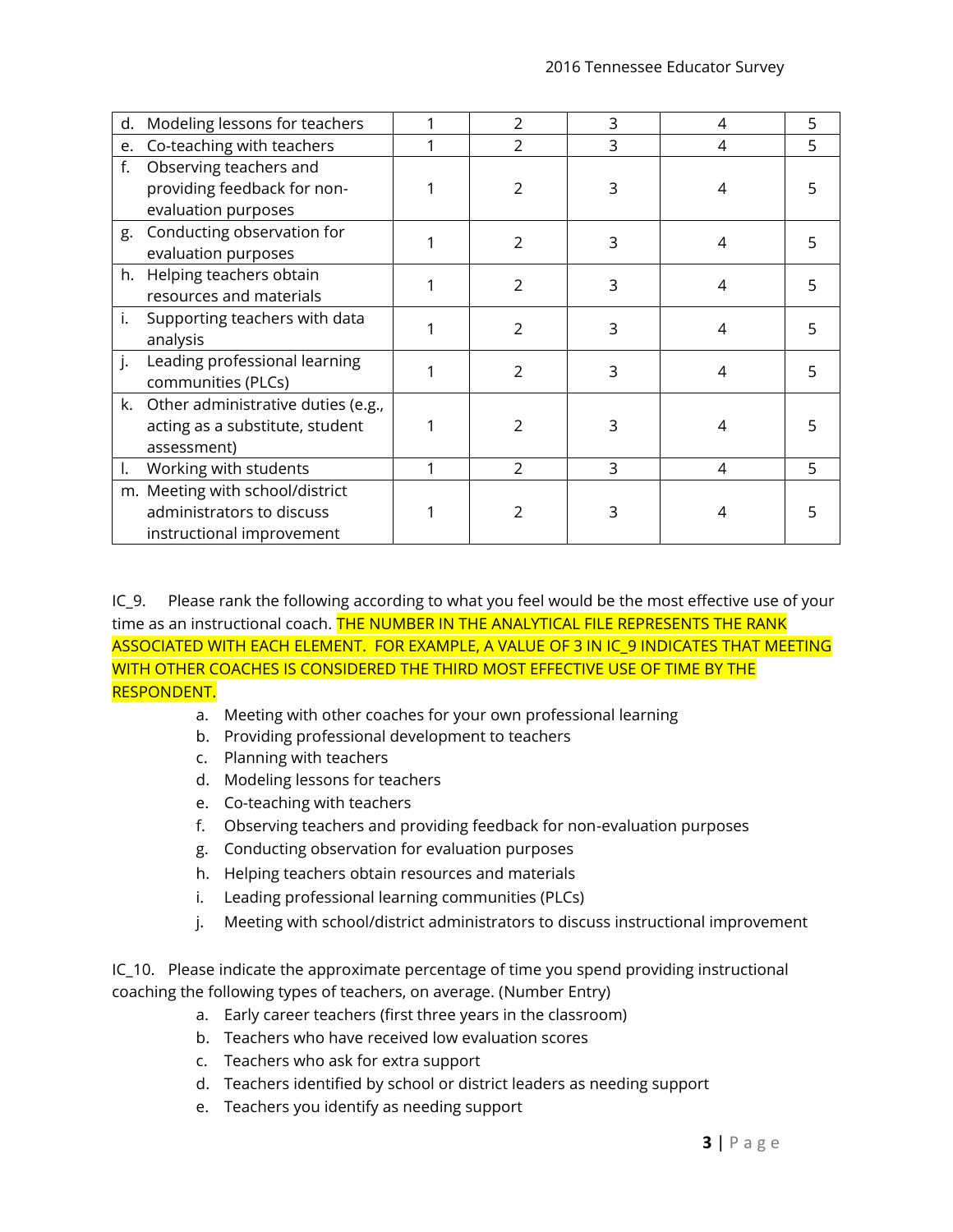- f. Other (please specify)
- g. Total

IC\_11. Please indicate how helpful your training in each of the following areas has been to you in your role. (If you have not received training in a given area, please select N/A)

|                                                      | <b>Not</b><br>Helpful | Somewhat<br>Helpful | Helpful | Very<br>Helpful | N/A |
|------------------------------------------------------|-----------------------|---------------------|---------|-----------------|-----|
| a. Training on the districts' vision for<br>coaching |                       |                     | 3       | 4               |     |
| b. Training in specific content areas                |                       |                     | 3       |                 |     |
| c. Training on specific pedagogical<br>strategies    |                       |                     | ς       | 4               |     |
| d. Training from a specific coaching model           |                       |                     | ς       |                 |     |
| e. Training on unique needs of adult<br>learners     |                       |                     | ς       |                 |     |

IC\_12. Please indicate the extent to which you are satisfied with your ability to accomplish each of the following.

|                                                                               | Very         | Somewhat     | Somewhat  | Very      |
|-------------------------------------------------------------------------------|--------------|--------------|-----------|-----------|
|                                                                               | Dissatisfied | Dissatisfied | Satisfied | Satisfied |
| a. Build relationships with the teachers I<br>coach                           |              |              |           |           |
| b. Identify areas of improvement for the<br>teachers I coach                  |              |              |           |           |
| c. Help teachers turn a critical eye on their<br>instructional practice       |              |              |           |           |
| d. Support teachers in developing a<br>positive mindset for changing practice |              |              |           |           |
| e. Coach across various content areas                                         |              |              |           |           |

IC\_13. How often do you engage with each of the following activities when coaching teachers, on average?

|                                                                    | Never | Rarely | Sometimes | Frequently |
|--------------------------------------------------------------------|-------|--------|-----------|------------|
| a. Have specific areas of focus for each<br>teachers' improvement  |       |        |           |            |
| b. Stick with the same area of focus<br>throughout the school year |       |        |           |            |
| c. Conduct a pre-conference prior to<br>observation                |       |        |           |            |
| d. Conduct a post-conference following<br>observation              |       |        |           |            |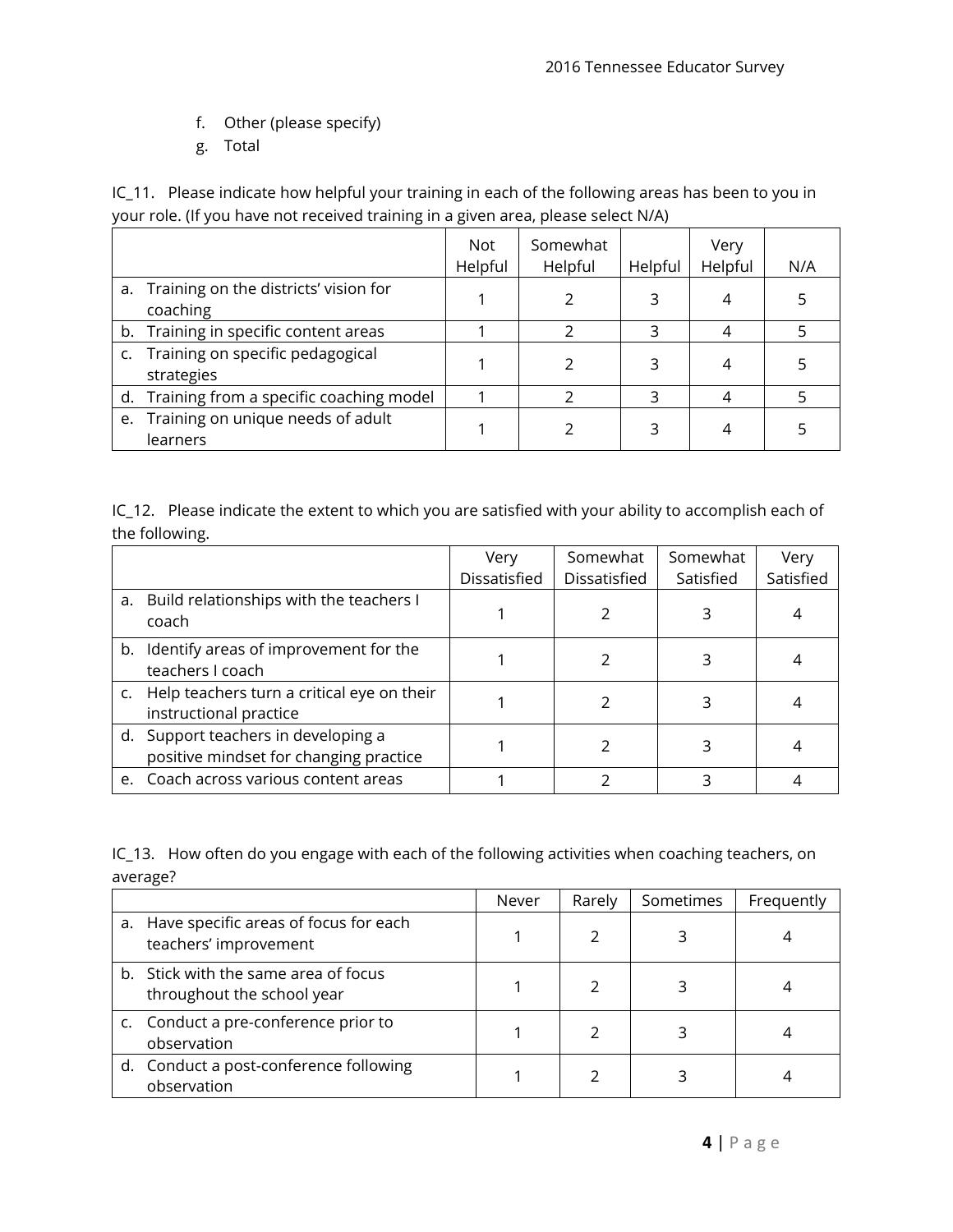|    | e. Work with teachers to select an appropriate<br>task or text prior to an observed lesson |  |  |
|----|--------------------------------------------------------------------------------------------|--|--|
|    | Look at student work following an observed<br>lesson                                       |  |  |
| g. | Reference indicators from the teacher<br>observation rubric in conversations               |  |  |

IC\_14. Which of the following do you most frequently approach for support in your development as an instructional coach? (Please select the two most appropriate answers.)

- a. Other coaches in my school
- b. Other coaches in my district
- c. School administrators
- d. District administrators
- e. Resources and materials I seek out for myself
- f. Other (please specify)

IC\_15. What sources of professional learning have you received to support your development as an instructional coach? (Please select all that apply.)

- a. TDOE/CORE trainings or resources
- b. District trainings or resources
- c. School trainings or resources
- d. Professional association trainings or resources

|    |                                                                                                                          | Strongly<br><b>Disagree</b> | Disagree       | Agree | Strongly<br>Agree |
|----|--------------------------------------------------------------------------------------------------------------------------|-----------------------------|----------------|-------|-------------------|
| a. | The coach roles and responsibilities are clearly<br>defined.                                                             |                             |                | 3     |                   |
|    | b. The principal understands the teaching practices<br>the coach shares.                                                 |                             | $\mathcal{P}$  | 3     |                   |
|    | c. The principal prioritizes coaching time.                                                                              |                             | $\mathfrak{D}$ | 3     | 4                 |
|    | d. The principal believes that the coach's ongoing<br>professional growth is an important part of<br>effective coaching. |                             | $\mathcal{P}$  | 3     |                   |
|    | e. My coaching efforts are leading to<br>improvements in teaching.                                                       |                             | 2              | 3     |                   |
|    | My coaching efforts are leading to<br>improvements in student achievement.                                               |                             |                | 3     |                   |

|  | IC_16. Please indicate the extent to which you agree or disagree with the following statements. |  |  |  |
|--|-------------------------------------------------------------------------------------------------|--|--|--|
|--|-------------------------------------------------------------------------------------------------|--|--|--|

IC\_17. Which of the following are the biggest challenges to being an effective coach? (Please select the two most appropriate responses.)

a. Too many teachers to work with